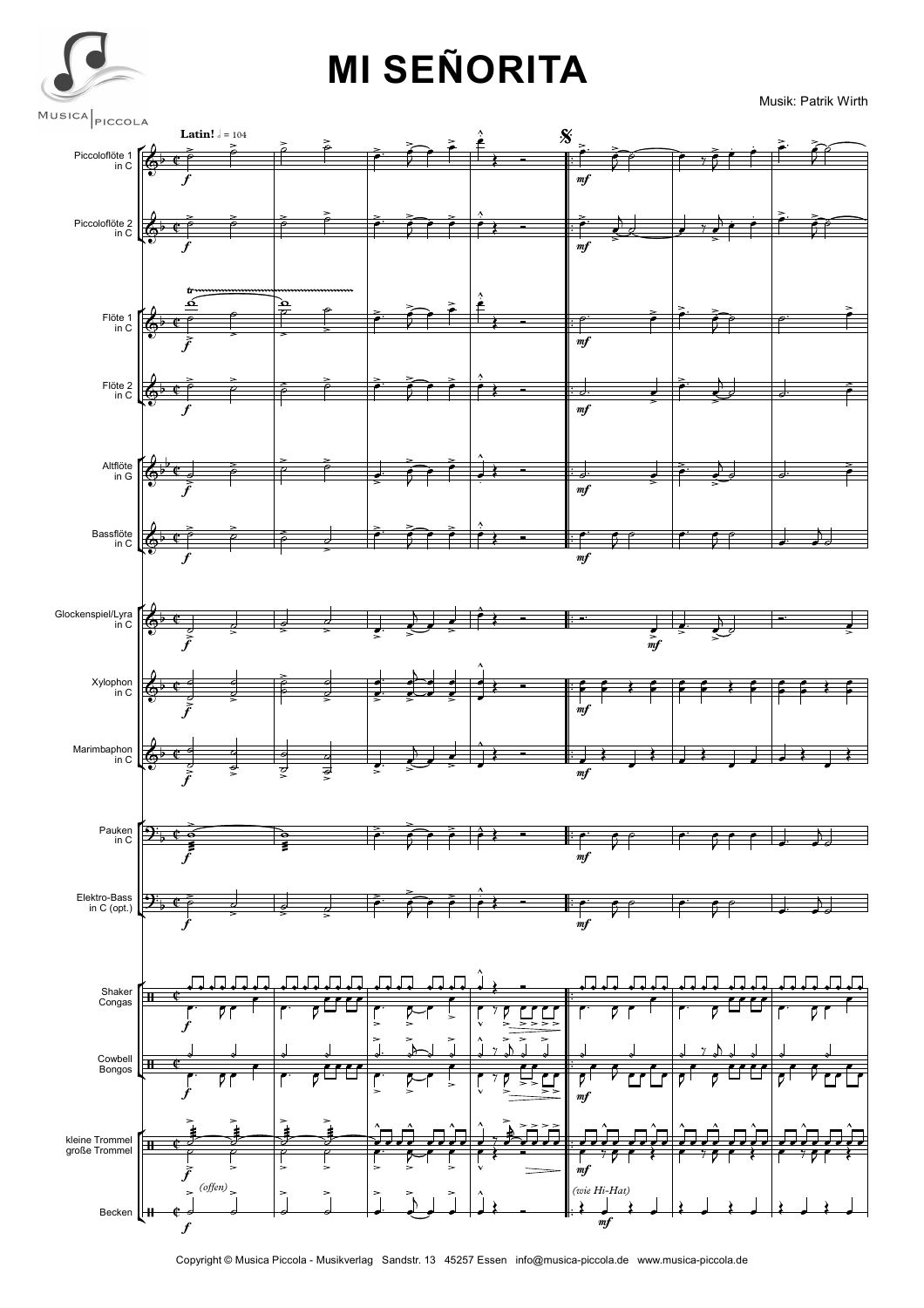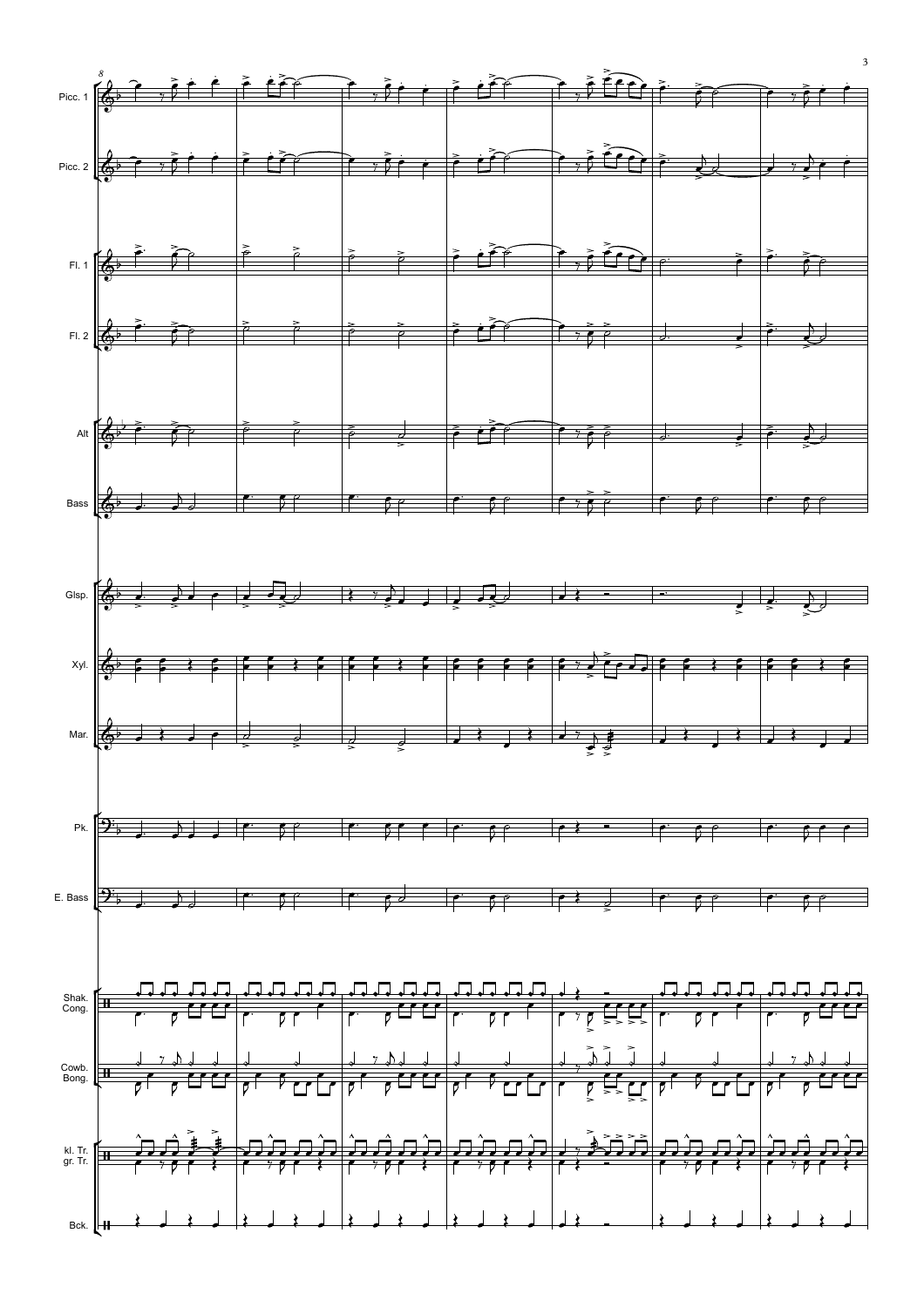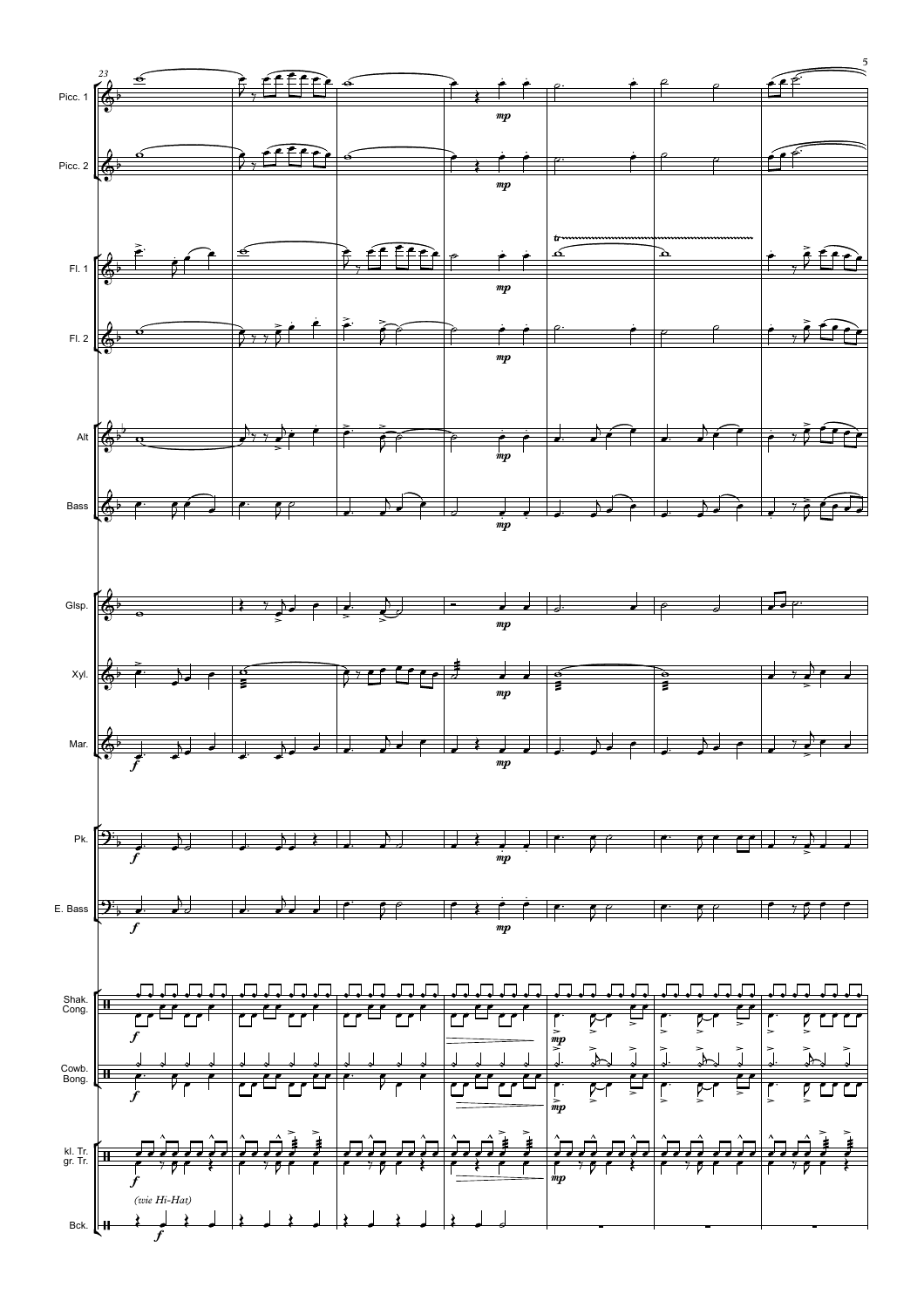

Musik: Patrik Wirth

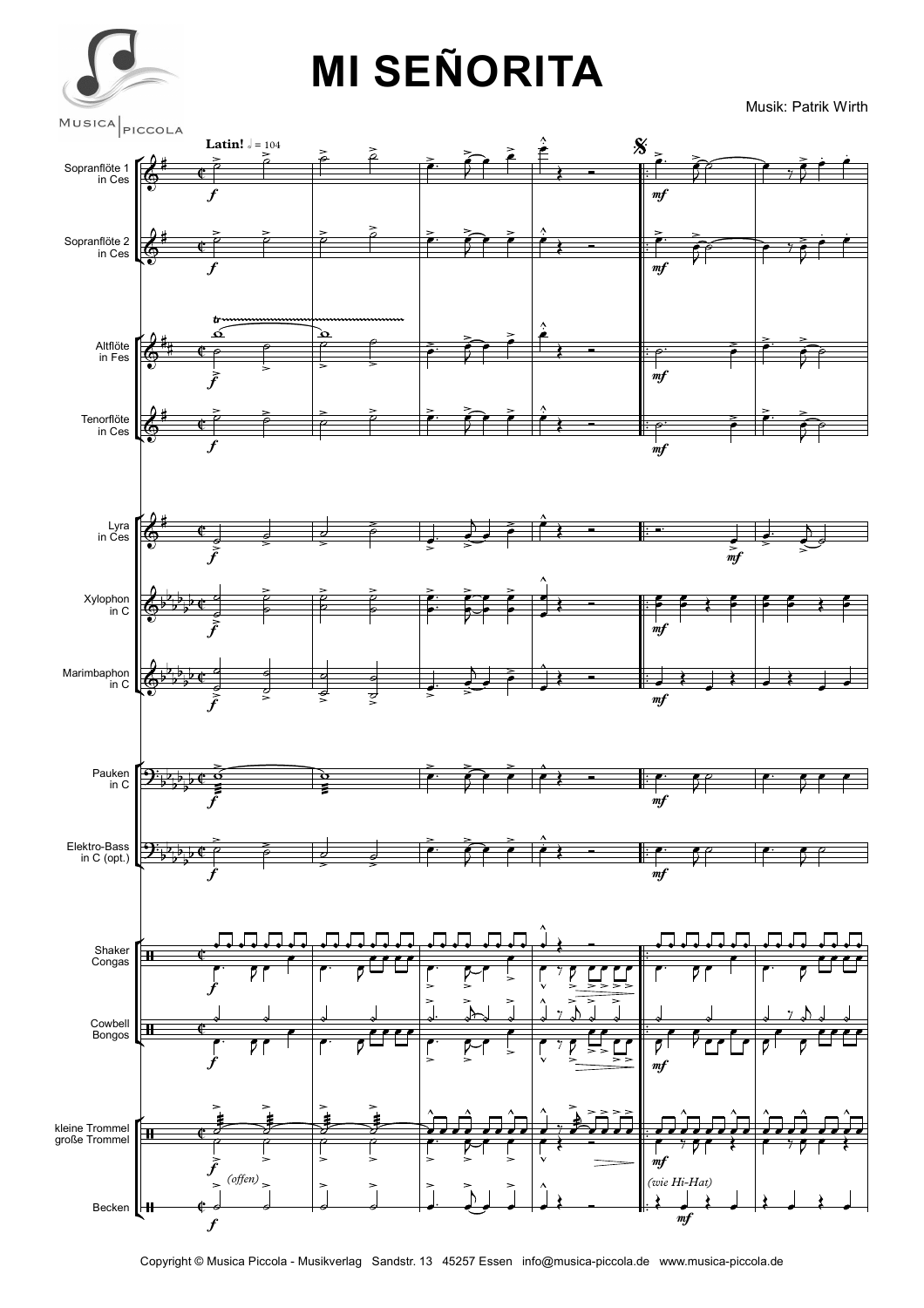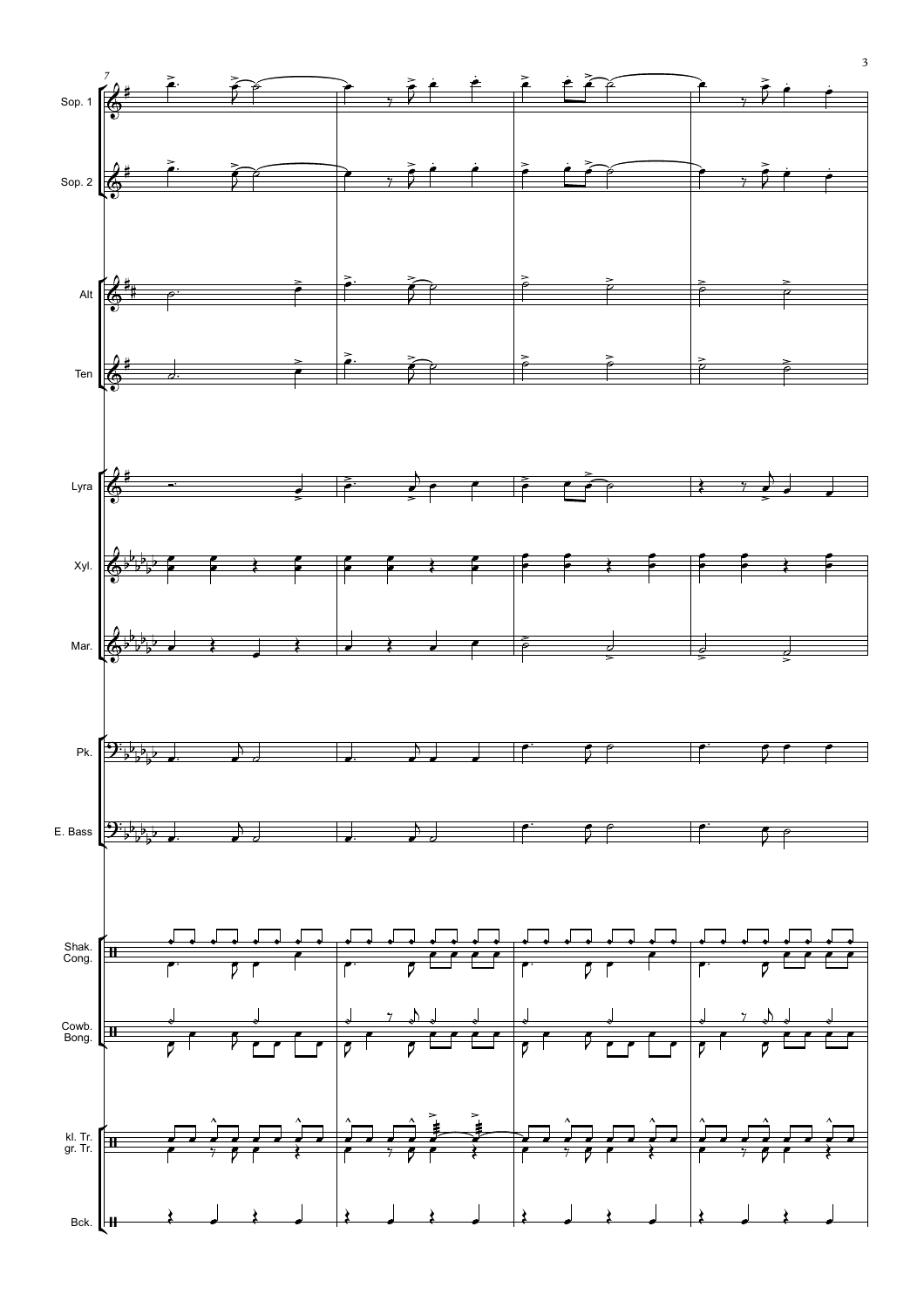

6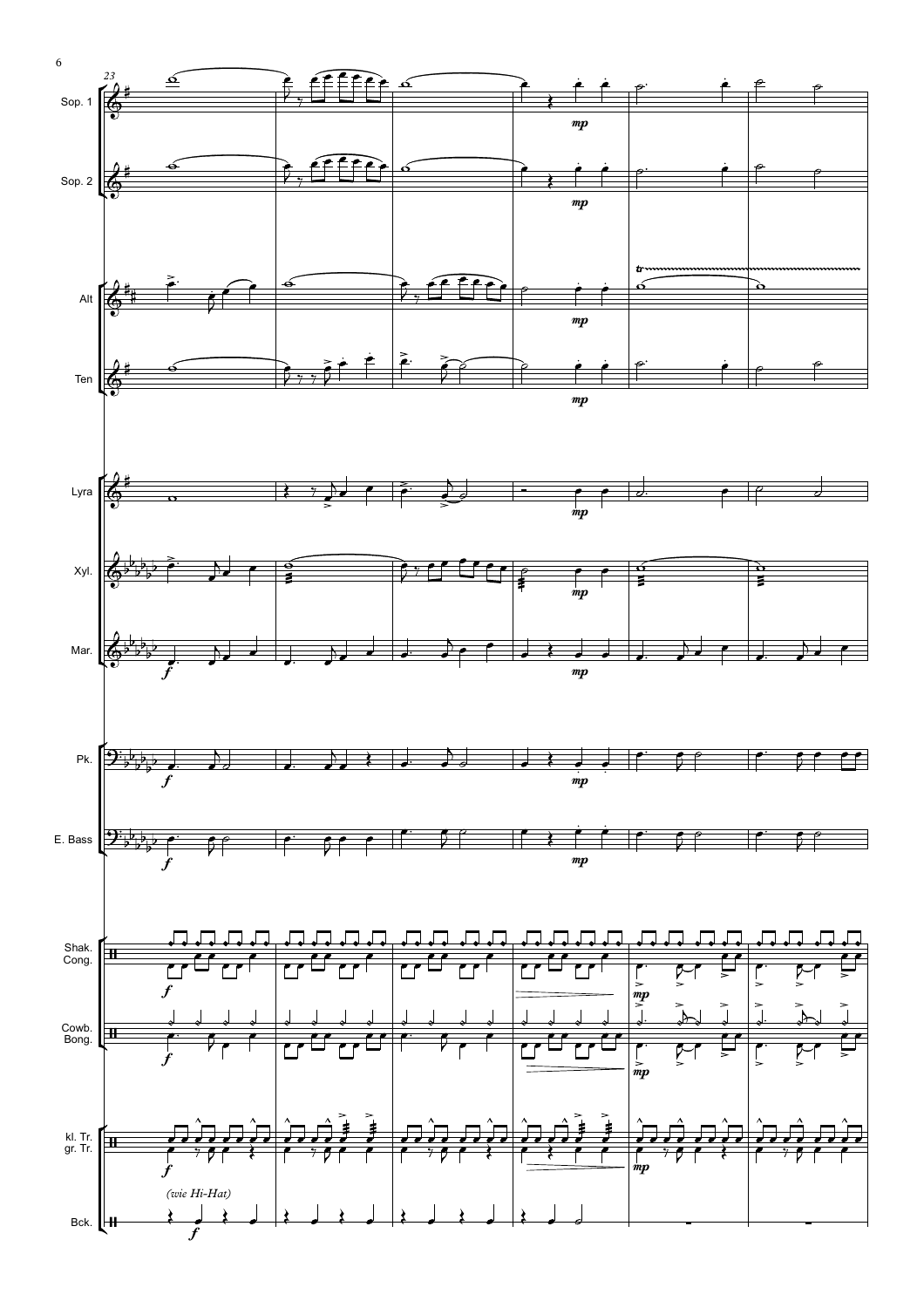

Musik: Patrik Wirth